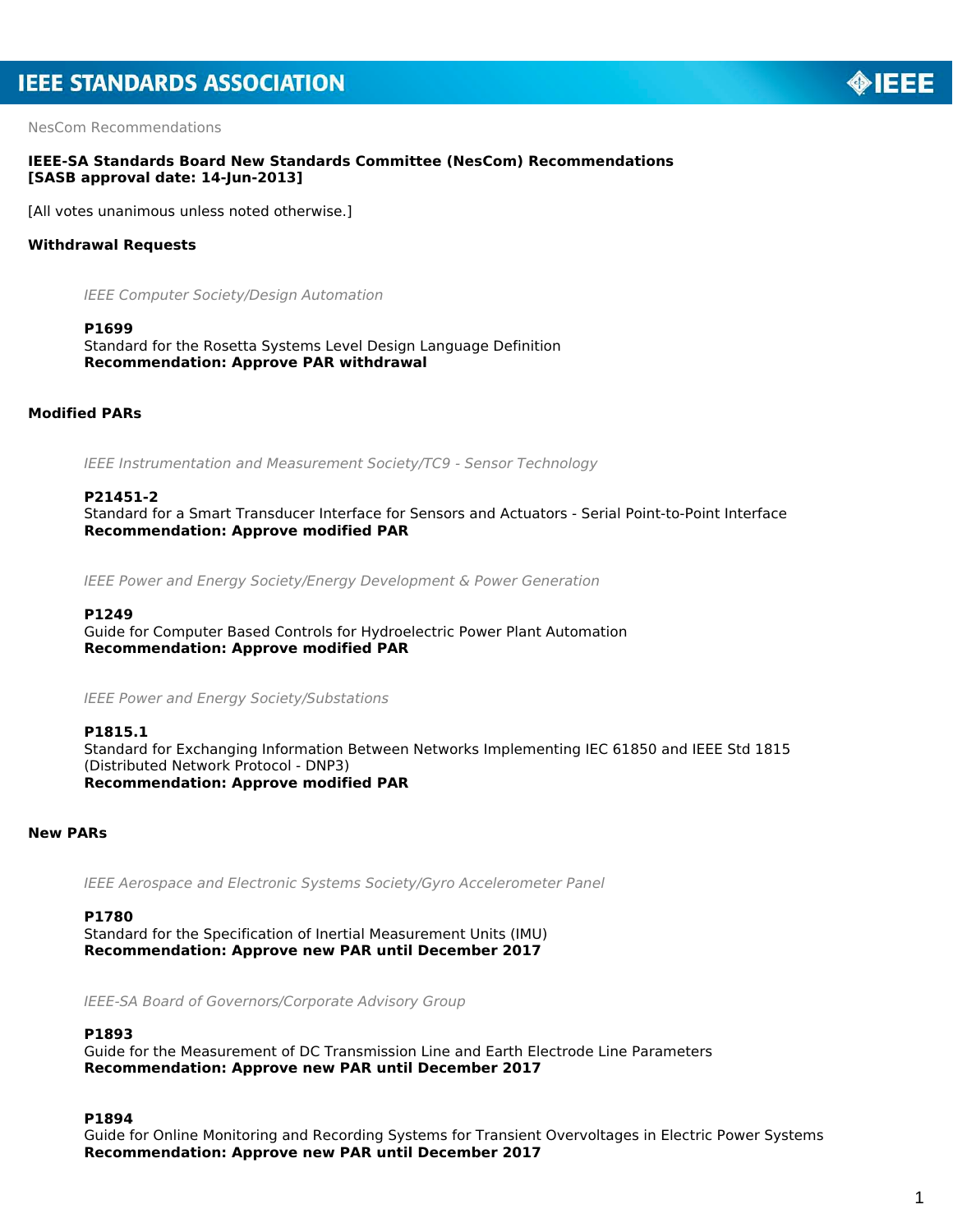*IEEE Computer Society/LAN/MAN Standards Committee*

# **P802.1CB**

Frame Replication and Elimination for Reliability *Recommendation: Approve new PAR until December 2017*

*IEEE Computer Society/Software & Systems Engineering Standards Committee*

# **P15288.1**

Standard for Application of Systems Engineering on Defense Programs *Recommendation: Approve new PAR until December 2017*

**P15288.2** Standard for Technical Reviews and Audits on Defense Programs *Recommendation: Approve new PAR until December 2017*

*IEEE Engineering in Medicine and Biology Society/IEEE 11073TM Standards Committee*

# **P11073-10407-2008/Cor 1**

Health Informatics - Personal Health Device Communication - Device Specialization - Blood Pressure Monitor - Corrigendum 1

*Recommendation: Approve new PAR until December 2017*

## **P11073-10408-2008/Cor 1**

Health informatics--Personal health device communication Part 10408: Device specialization -- Thermometer - Corrigendum 1 *Recommendation: Approve new PAR until December 2017*

**P11073-10415-2008/Cor 1** Health Informatics - Personal Health Device Communication - Device Specialization - Weighing Scale - Corrigendum 1 *Recommendation: Approve new PAR until December 2017*

**P11073-10418-2011/Cor 1**

Health informatics--Personal health device communication Part 10418: Device specialization--International Normalized Ratio (INR) monitor - Corrigendum 1

*Recommendation: Approve new PAR until December 2017*

# **P11073-10420-2010/Cor 1**

Health informatics -- Personal health device communication Part 10420: Device specialization -- Body composition analyzer - Corrigendum 1

*Recommendation: Approve new PAR until December 2017*

*IEEE Power and Energy Society/Power System Communications*

# **P487.1**

Standard for the Electrical Protection of Communication Facilities Serving Electric Supply Locations Through the Use of On-Grid Isolation Equipment.

*Recommendation: Approve new PAR until December 2017*

# **P643-2004/Cor 1**

IEEE Guide for Power-Line Carrier Applications - Corrigendum 1: Modal Analysis Power equation correction. *Recommendation: Approve new PAR until December 2017*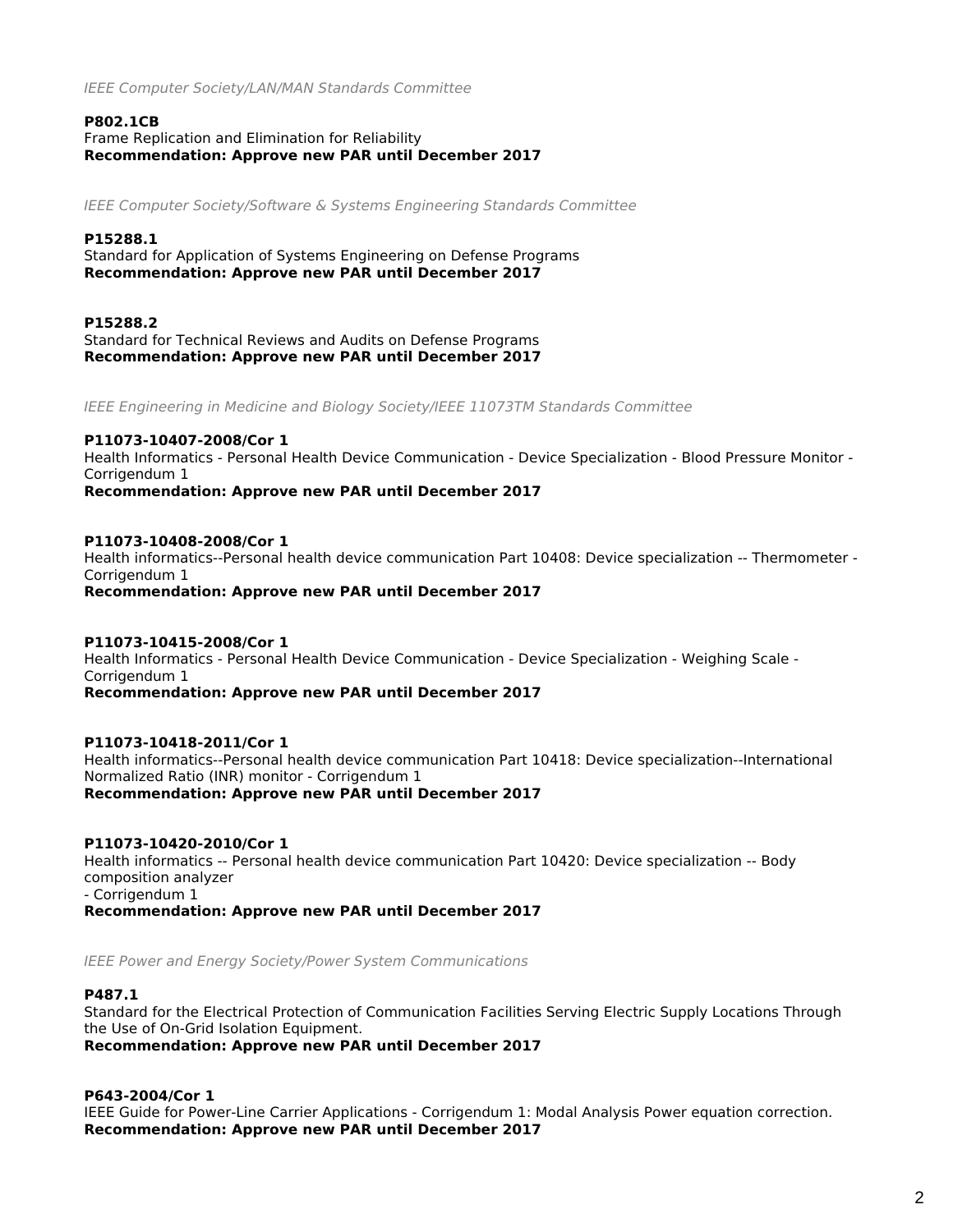*IEEE Power and Energy Society/Surge Protective Devices/Low Voltage*

#### **PC62.69**

Standard for the Surge Parameters of Isolating Transformers Used in Networking Devices and Equipment *Recommendation: Approve new PAR until December 2017*

*IEEE Power and Energy Society/Substations*

## **P1711.3**

Standard for Secure SCADA Communications Protocol (SSCP) *Recommendation: Approve new PAR until December 2017*

*IEEE Power and Energy Society/Transmission and Distribution*

**P738-2012/Cor 1** IEEE Standard for Calculating the Current-Temperature Relationship of Bare Overhead Conductors - Corrigendum 1 *Recommendation: Approve new PAR until December 2017*

#### **P1895**

Standard for Below-Grade Inspection and Assessment of Corrosion on Steel Transmission, Distribution, and Substation Structures

*Recommendation: Approve new PAR until December 2017*

#### *IEEE Power and Energy Society/Transformers*

### **PC57.12.10-2010/Cor 2**

IEEE Standard Requirements for Liquid-Immersed Power Transformers - Corrigendum 2: Correction of A.3.2.13 - Autotransformer LTC application considerations *Recommendation: Approve new PAR until December 2017*

*IEEE Vehicular Technology Society/Rail Transportation Standards Committee*

#### **P1896**

Standard for Identification of Contact Wire Used in Overhead Contact Systems *Recommendation: Approve new PAR until December 2017*

### **PARs for the Revision of Standards**

*IEEE Computer Society/Design Automation*

#### **P1801**

Standard for Design and Verification of Low Power, Energy Aware Electronic Systems *Recommendation: Approve PAR for the revision of a standard until December 2017*

*IEEE Computer Society/LAN/MAN Standards Committee*

# **P802.1AC**

Standard for Local and metropolitan area networks-Media Access Control (MAC) Service Definition *Recommendation: Approve PAR for the revision of a standard until December 2017*

*IEEE Computer Society/Storage Systems*

# **P2200**

Standard Protocol for Stream Management in Media Client Devices